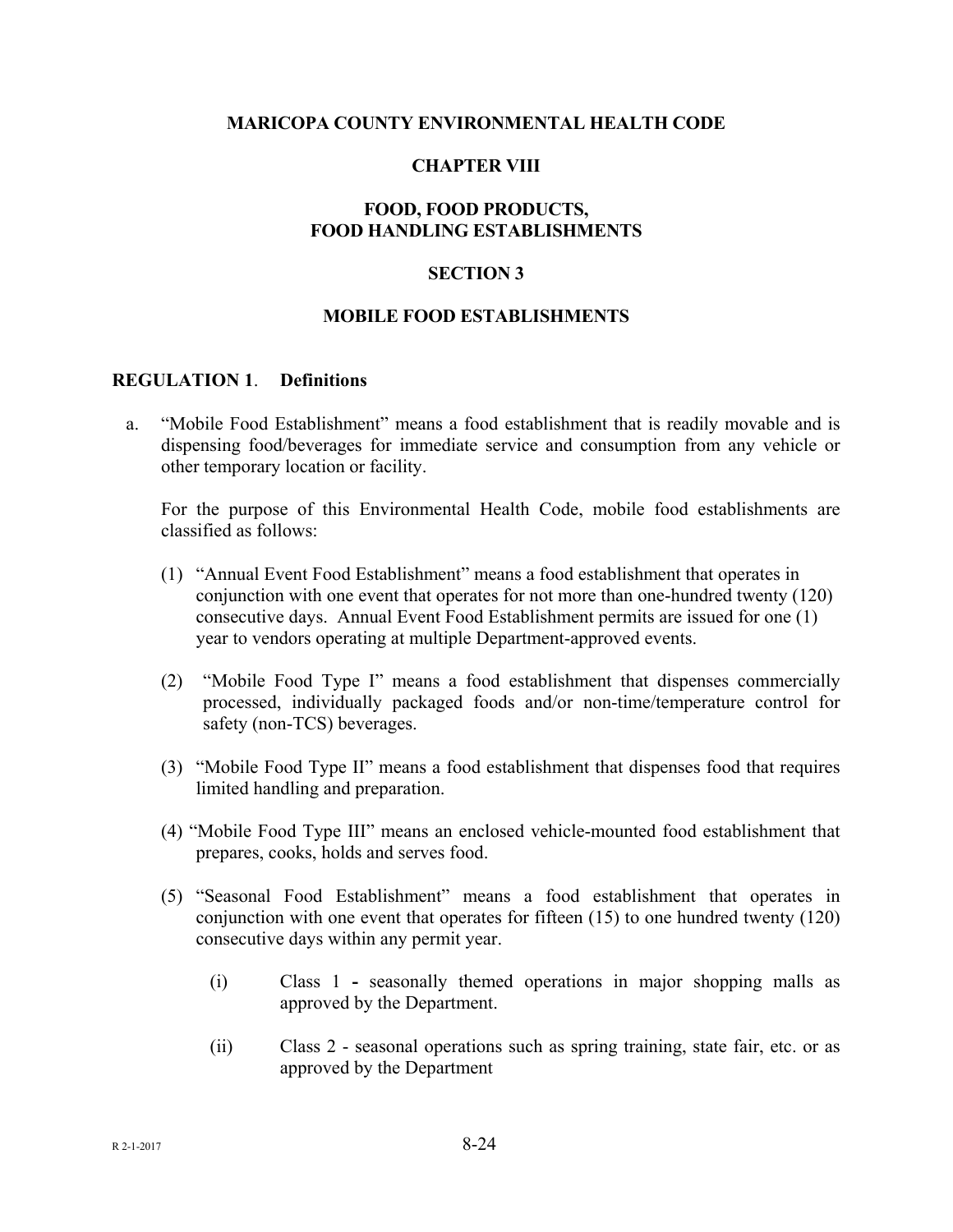- (6) "Temporary Food Establishment" means a food establishment that operates in conjunction with one event that operates for fourteen (14) days or less.
- b. "Event" means a gathering of people for commercial and/or social purposes where food is served, including, but not limited to, a fair, festival, circus, exhibition, carnival, food or drink tasting.
- c. "Tasting Event" means an event where there may be an entrance fee or invitation that entitles the patron to food service. Food/beverage vendors shall not have point of sales at their individual stations.
- d. "Commissary" means a food establishment that acts as a base of operation for a mobile food establishment, food vending establishment or an adventure food establishment.
	- (1) Class 2 provides only pre-packaged food items.
	- (2) Class 4 provides pre-packaged food items and facilities for food preparation.

# **REGULATION 2. Compliance**

- a. Every mobile food establishment shall be operated and maintained in a clean and sanitary condition in compliance with the appropriate parts of this section and with the specific provisions in Chapter VIII, Sections 1 and 2. The Department may impose additional requirements for protection against health hazards related to the conduct of the mobile food establishments, may prohibit the sale or distribution of some or all time/temperature control for safety foods, and when no health hazard will result, may waive or modify requirements of this section.
- b. Mobile Food Type I permits are issued for either six (6) months or one (1) year. The six (6) month Mobile Food Type I permit is half of the one (1) year Mobile Food Type I fee listed in the Chapter I Fee Schedule of this code.
- c. All temporary food establishment and seasonal food establishment permits shall expire at the termination of the event.
- d. The property owner of an event location shall only allow food establishments to operate after they have obtained all Department required permits.

# **REGULATION 3**. **Permit Required**

- a. No person shall operate a mobile food establishment without a valid permit issued by this Department.
- b. The permit shall be maintained at the operating location.
- c. A separate permit is required for each establishment.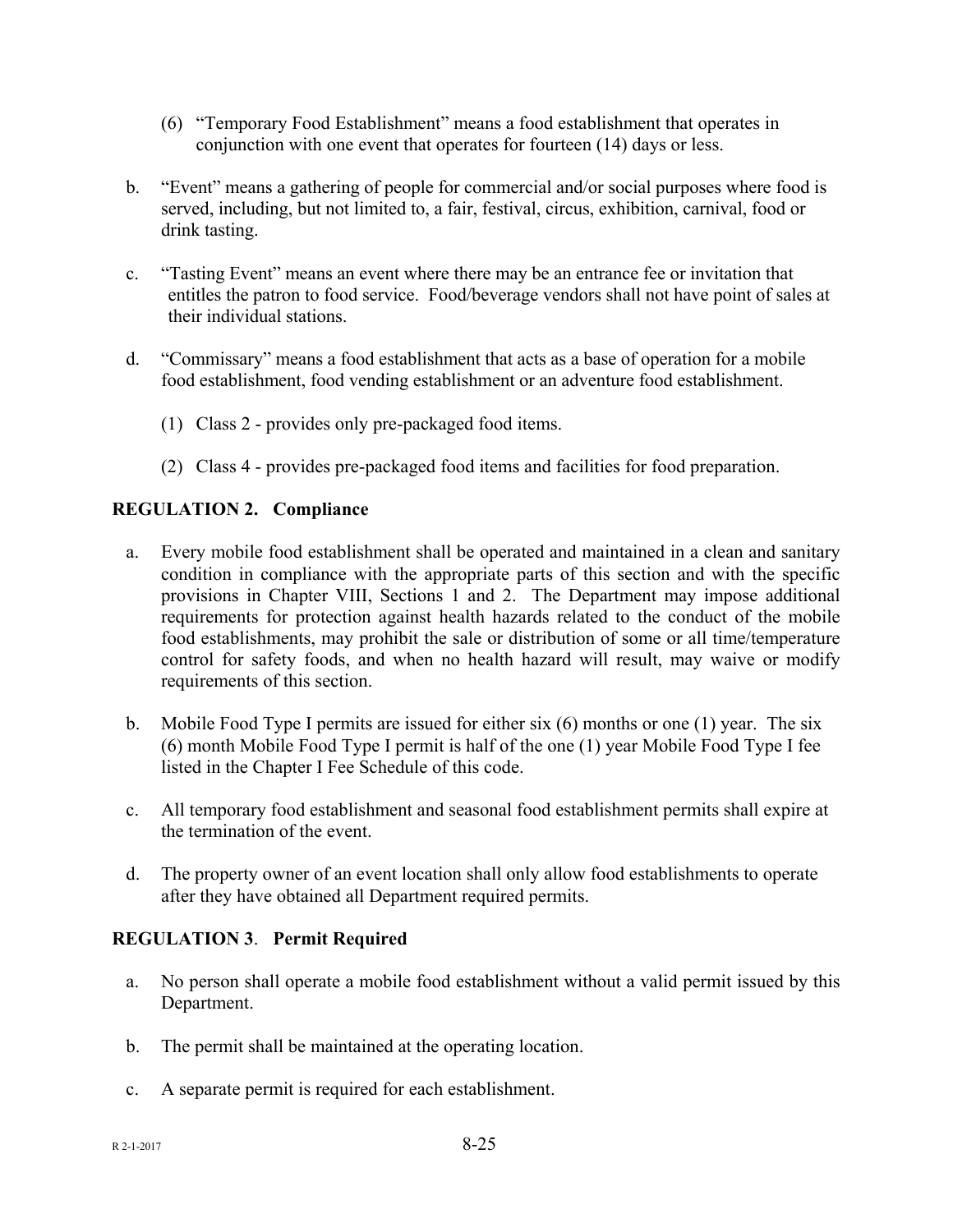d. Permits are nontransferable from person-to-person, event-to-event or vehicle-to-vehicle.

## **REGULATION 4**. **Approval of Plans Required**

- a. No Mobile Food Type II, Mobile Food Type III, or Annual Event Food Establishment shall be constructed, nor shall any major alteration or addition be made thereto, unless detailed plans and specifications for the establishment have been provided to and approved by the Department.
- b. All construction, alterations, and additions shall be made in accordance with approved plans.
- c. Mobile food establishments that have not been permitted within the last three years may be required to submit plans to the Department for approval.

## **REGULATION 5. General Requirements**

- a. Compressors, auxiliary engines, generators, and similar mechanical units that are not an integral part of the food preparation or storage equipment shall be installed completely separate from the food preparation and storage areas and accessible from the exterior for all mobile food establishments.
- b. Mobile food establishments shall operate from an approved commissary or other food service establishment as required by this Department, and shall report at least daily to such location for supplies, food storage, vehicle and equipment cleaning, waste disposal**,** and service operations.
- c. Mobile food establishments shall provide a commissary agreement to the Department upon request, at permit issuance or renewal, and as a part of the documents submitted during plan review for a new permit. Ice cream vendors that only sell or dispense individually packaged, commercially processed items are exempt from providing a commissary agreement.
- d. Mobile food establishments shall provide information about daily operations to the Department. Information such as location, address and business name, time in and time out of each stop shall be provided in a format prescribed by the Department.
- e. Mobile food establishments serving time/temperature control for safety foods shall maintain a log of visits to the approved commissary or food service establishment as required by this Department. This log shall be maintained using a Department approved format and maintained with the establishment at all times. The logs shall be maintained for a period of 30 days and should be available for review by the Department.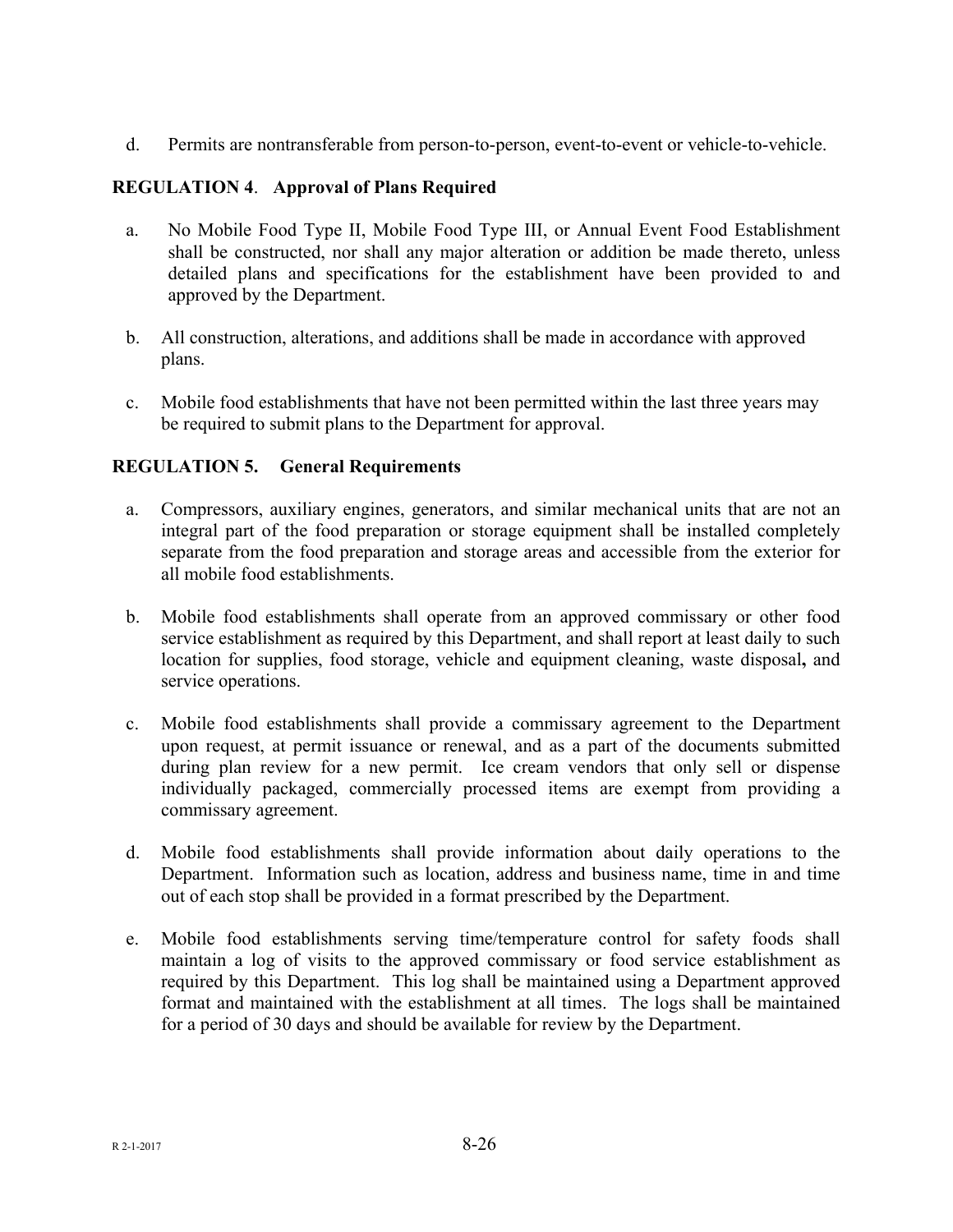- f. Sanitary toilet facilities for use by employees shall be readily available within 200 feet of all mobile food establishments that are operated at the same site for more than a one-hour period.
- g. Temporary toilet facilities shall not be located within 25 feet of any mobile food establishment.
- h. A mobile food establishment shall not be located within 100 feet of any petting, riding or holding area for animals unless dust and runoff are controlled.
- i When in transit, all closures shall be in place and all food appropriately protected.
- j All wastewater and grease shall be disposed of in a sanitary manner.

# **REGULATION 6. Additional Requirements for Annual Event Food Establishments**

- a. All produce must be purchased commercially pre-washed or be washed in advance at a permitted food establishment/commissary.
- b. All time/temperature control for safety foods shall be prepared on the same day of sale or service. Time/temperature control for safety foods shall not be held over from a previous day's operation unless otherwise approved by the Department.
- c. All food held for consumer self-service shall be wrapped or effectively dispensed to protect from contamination.
- d. Food preparation shall be simplified to reduce excessive steps where food may become contaminated. Excessive steps may include, but are not limited to, cooking overnight without oversight, cooling, or cutting large volumes of food items. This prohibition does not apply to foods that have been prepared or packaged in permanent food establishments or commissaries meeting the requirements of this code.
- e. All annual event food establishments operating at an event greater than 14 days in duration shall operate in conjunction with an onsite commissary or fixed food establishment, unless alternate Department approval is obtained in advance.
- f. When operating at farmers markets, swap meets and recurring school functions the following additional requirements shall be met:
	- (1) The event must have a designated responsible person/coordinator.
	- (2) Food service will generally be limited only to assemble-serve, heat-serve, cookserve, and/or hold-serve. Approval for limited on-site food assembly may be granted by the Department following application review. All food preparation (breading, chopping, mixing, marinating, etc.) must be accomplished at the food service establishment or commissary.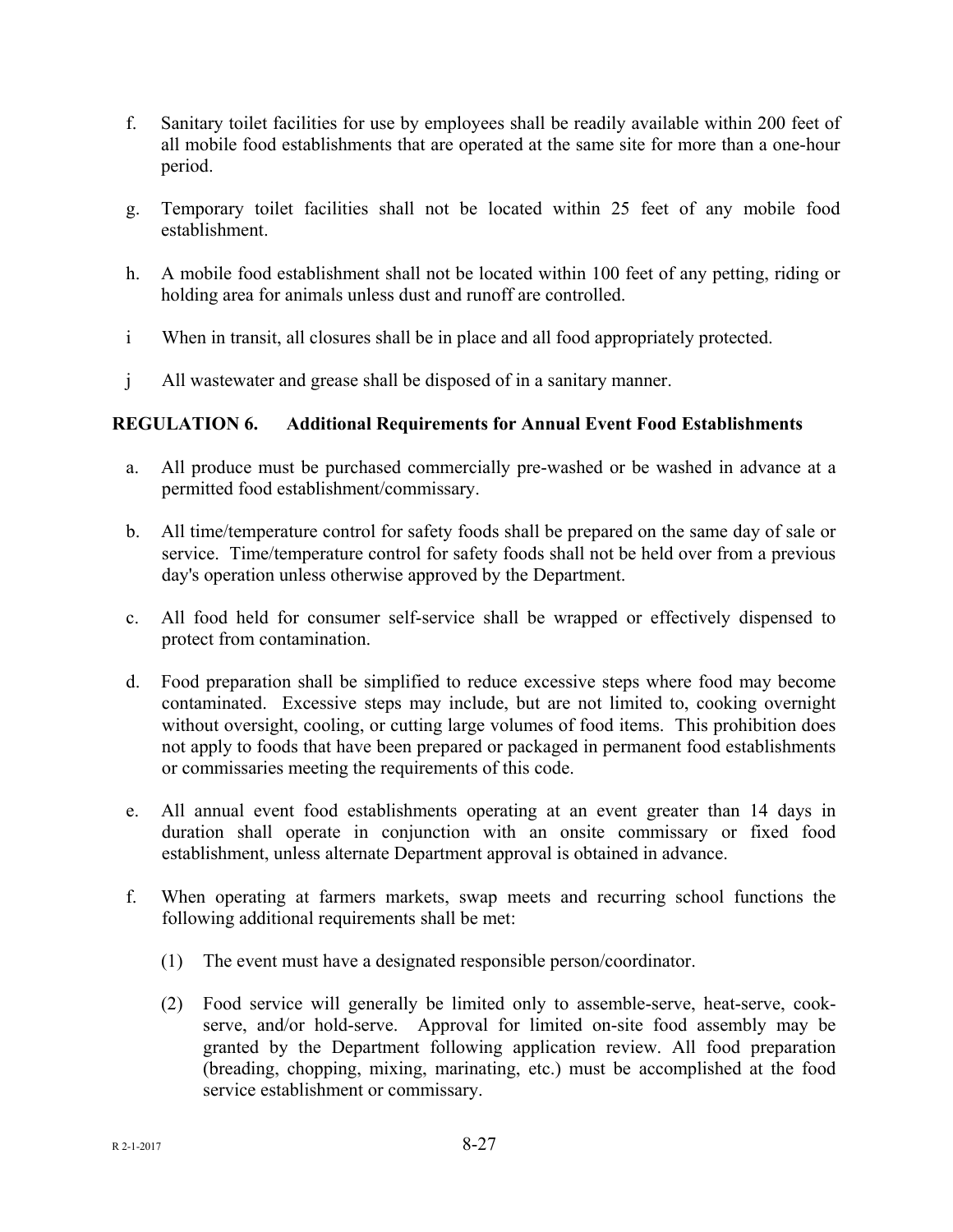- g. A self-contained hand washing sink that includes a minimum 5 gallon potable water tank, a 9x9x5" hand washing sink, a minimum flow rate of hot and cold water to the sink basin of one-half (1/2) gallon per minute, and a 15% greater capacity waste tank shall be installed.
- h. Approved ware washing facilities shall be provided for all operations where multi-use utensils are required.
- i. Sufficient potable water shall be available at the establishment for food preparation, cleaning and sanitizing utensils and equipment and for handwashing. A heating facility capable of producing enough hot water for these purposes shall be provided on the premises.
- j. Booth construction shall include a ceiling and three walls (two sides and rear). Walls and ceilings shall be made of wood, canvass or other material that protects the interior of the establishment from the weather and that prevents the entrance of insects. Screening material may be used for wall construction and shall be at least 16 mesh to the inch. When screening material is used, additional wall covering must be maintained on-site in case of inclement weather.
- k. Floor shall be constructed of concrete, machine-laid asphalt, dirt or gravel if it is covered with mats, removable platforms, duckboards, or other suitable approved materials that are effectively treated to control dust or mud.
- l. The Annual Event Food Establishment annual permit fee is the same as the "Seasonal Food Establishment" permit fee, as listed in the Chapter I Fee Schedule of this code.

# **REGULATION 7 Additional Requirements for Mobile Food Type I Food Establishments**

- a. Permits shall be issued to the vehicle/receptacle that is used to transport all food and beverage.
- b. The vehicles/receptacles carrying food/beverage products shall be constructed, equipped and maintained as to protect the purity and wholesomeness of the transported products.
- c. The name of the establishment shall be plainly indicated on sides and rear of the exterior of the vehicle in letters of contrasting colors at least three inches high with a minimum of 3/8 inch wide. When more than one permit is issued with the same business name to the same permittee, the vehicle number shall also be plainly indicated with the business name.
- d. If operating away from the permitted vehicle/receptacle, the following requirements shall be met:
	- (1) A permanent sign shall be provided indicating the business name in letters at least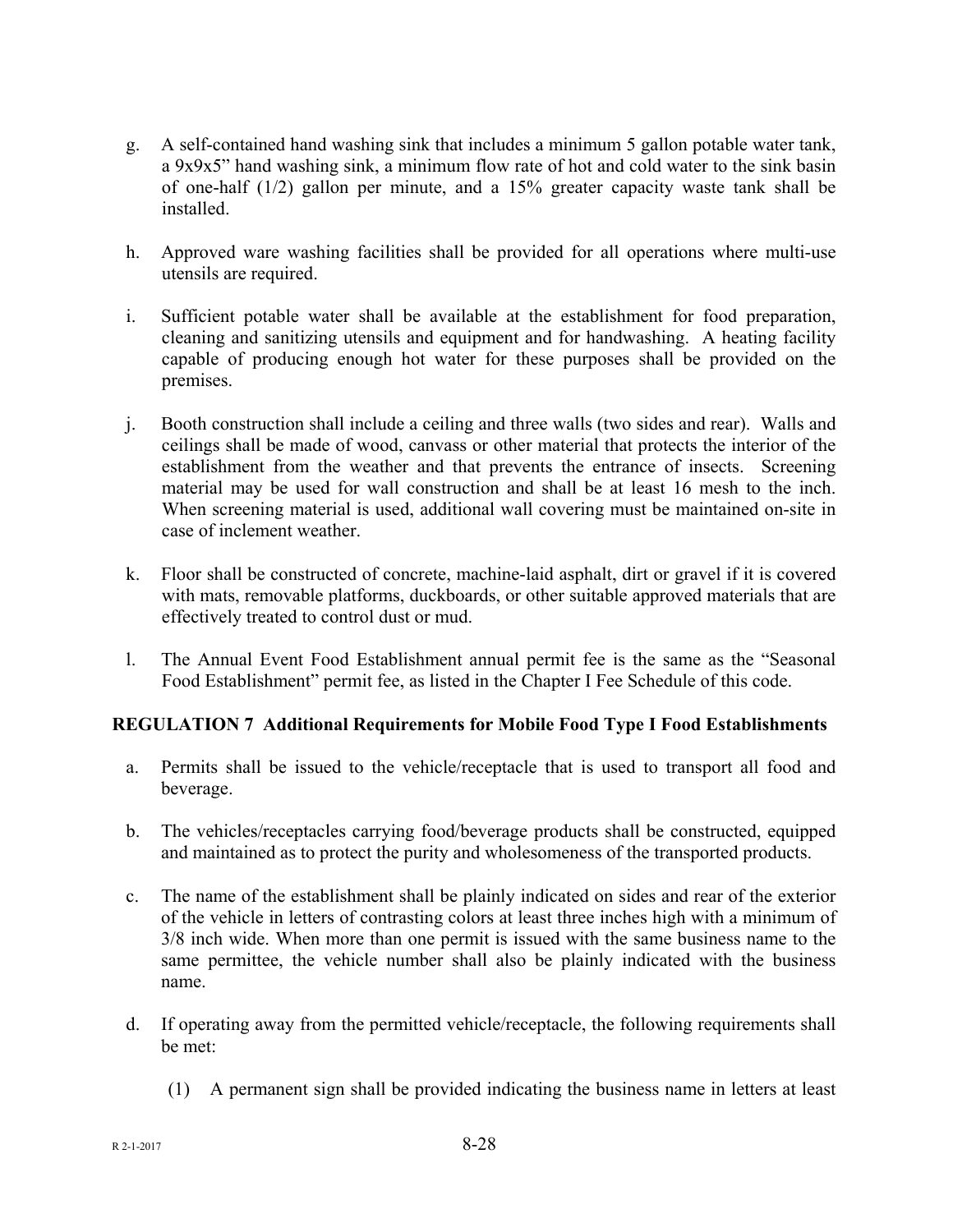6 inches high and 1 inch wide. The sign shall be visible to the consumer and shall be in addition to the signs used on the vehicle.

- (2) The original permit card shall be present at the stand or booth.
- (3) An approved hand washing station shall be present at the stand or booth, if selling or dispensing any open food or beverage items.
- (4) The permitted vehicle/receptacle shall be located on the premises.
- e. All packaged frozen foods shall be maintained frozen and sold or offered for sale to consumers frozen.
- f. No cooking, preparation or assembly of foods is allowed.
- g. Sampling may be conducted provided the following requirements are met:
	- (1) The Department shall approve, in writing, the procedures used by any mobile food establishment for providing samples to the consumer.
	- (2) Food sampling is limited to those food and beverages that require limited preparation. No cooking or extensive preparation is allowed.
	- (3) Only limited quantities of sampled product may be ready for sampling at any given time.
	- (4) All food products that have not been sampled at the end of the business day shall be discarded.
	- (5) Each sample shall be prepared by the operator and handed to the customer, or the samples shall be placed in single service containers for self service. The operator shall take measures to prevent contamination of the food. Bulk dispensing is prohibited for sampling.
	- (6) Only single service utensils and containers shall be used for preparing samples. Single service items shall not be reused.
	- (7) A readily accessible lined waste container for the disposal of used single service items and other waste products shall be provided.
	- (8) Hand washing facilities shall be setup at all times when any open food or beverage product is handled, served or sampled.
	- (9) Hand washing facilities shall include the following at a minimum: 5 gallon insulated container with a free/continuous flowing spigot for potable water; water at a temperature of at least 38°c (100°f), 5.75 gallon container to hold wastewater,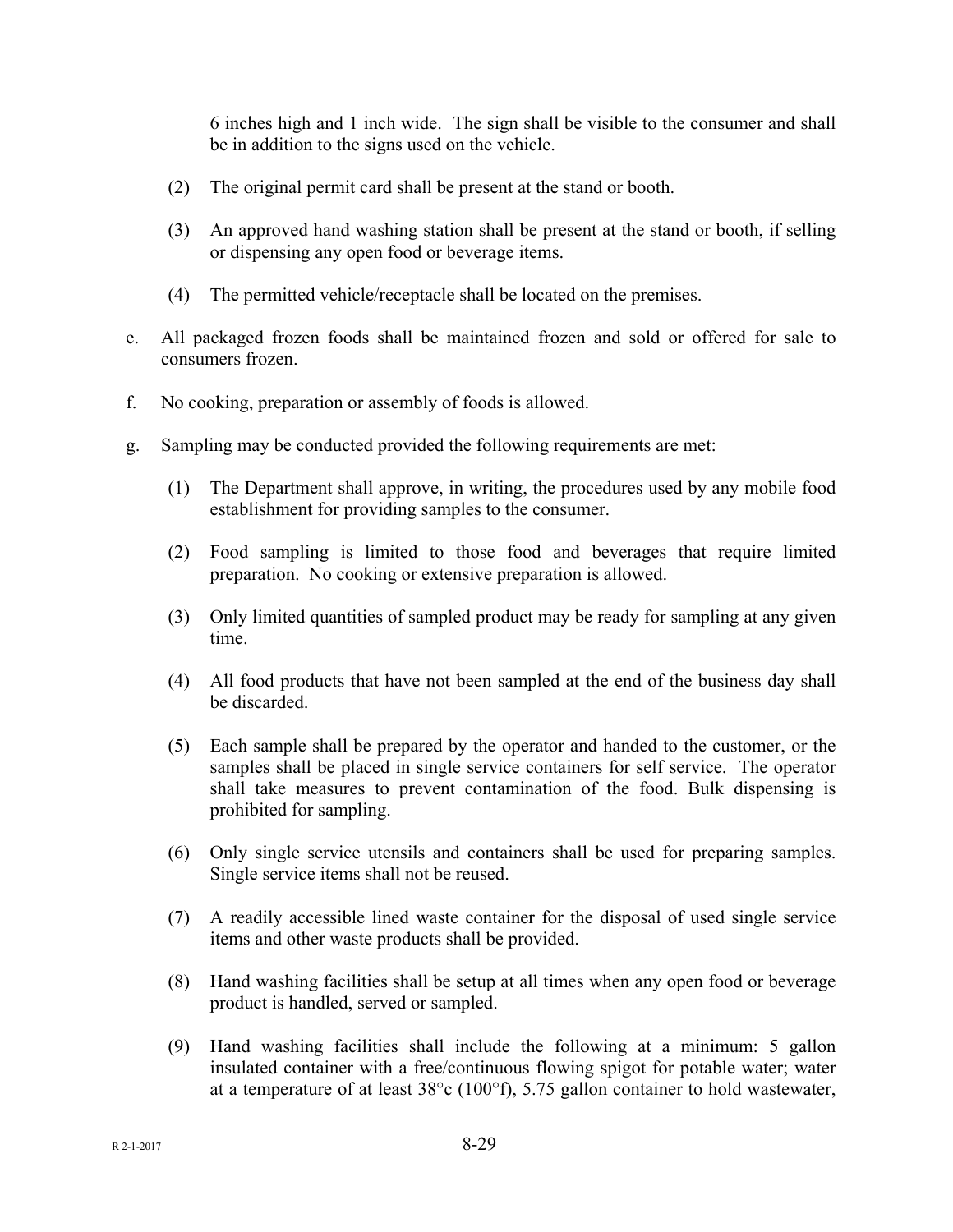soap, and paper towels.

(10) All wastewater shall be disposed of in a sanitary manner.

## **REGULATION 8. Additional Requirements for Mobile Food Type II Food Establishments**

- a. Limited handling and preparation includes assemble-serve, heat-serve, and/or hold-serve of commercially processed food/beverage items. No raw animal food shall be prepared for service from the cart without a food production permit or equivalent.
- b. All produce must be purchased commercially pre-washed or be washed in advance at a permitted food establishment/commissary.
- c. All time/temperature control for safety foods shall be prepared on the same day of sale or service. Time/temperature control for safety foods shall not be held over from a previous day's operation unless otherwise approved by the Department.
- d. All food held for consumer self-service shall be wrapped or effectively dispensed to protect from contamination.
- e. The name of the establishment shall be plainly indicated on sides and rear of the exterior of the vehicle in letters of contrasting colors at least three inches high with a minimum of 3/8 inch wide. When more than one permit is issued with the same business name to the same permittee, the vehicle number shall also be plainly indicated with the business name.
- f. The main food equipment and hand wash sink required for the operation of Mobile Food Type II food establishments shall be affixed together so as to be a single contiguous mobile unit.
- g. If an enclosed vehicle is utilized, the following requirements shall be met:
	- (1) The cab or driving portion of the vehicle shall be separated from the food preparation and serving area of the vehicle by a permanent solid wall partition or a door. If a screen door is installed, a minimum 16 mesh per square inch is required.
	- (2) Interior walls and ceilings shall be light in color.
	- (3) Doors to the food preparation and serving area shall be effectively self-closing and kept closed.
- h. A permanently installed self-contained hand washing sink that includes a minimum 5 gallon potable water tank, a 9x9x5" hand washing sink, a minimum flow rate of hot and cold water to the sink basin of one-half (1/2) gallon per minute, and 15% greater capacity waste tank shall be installed.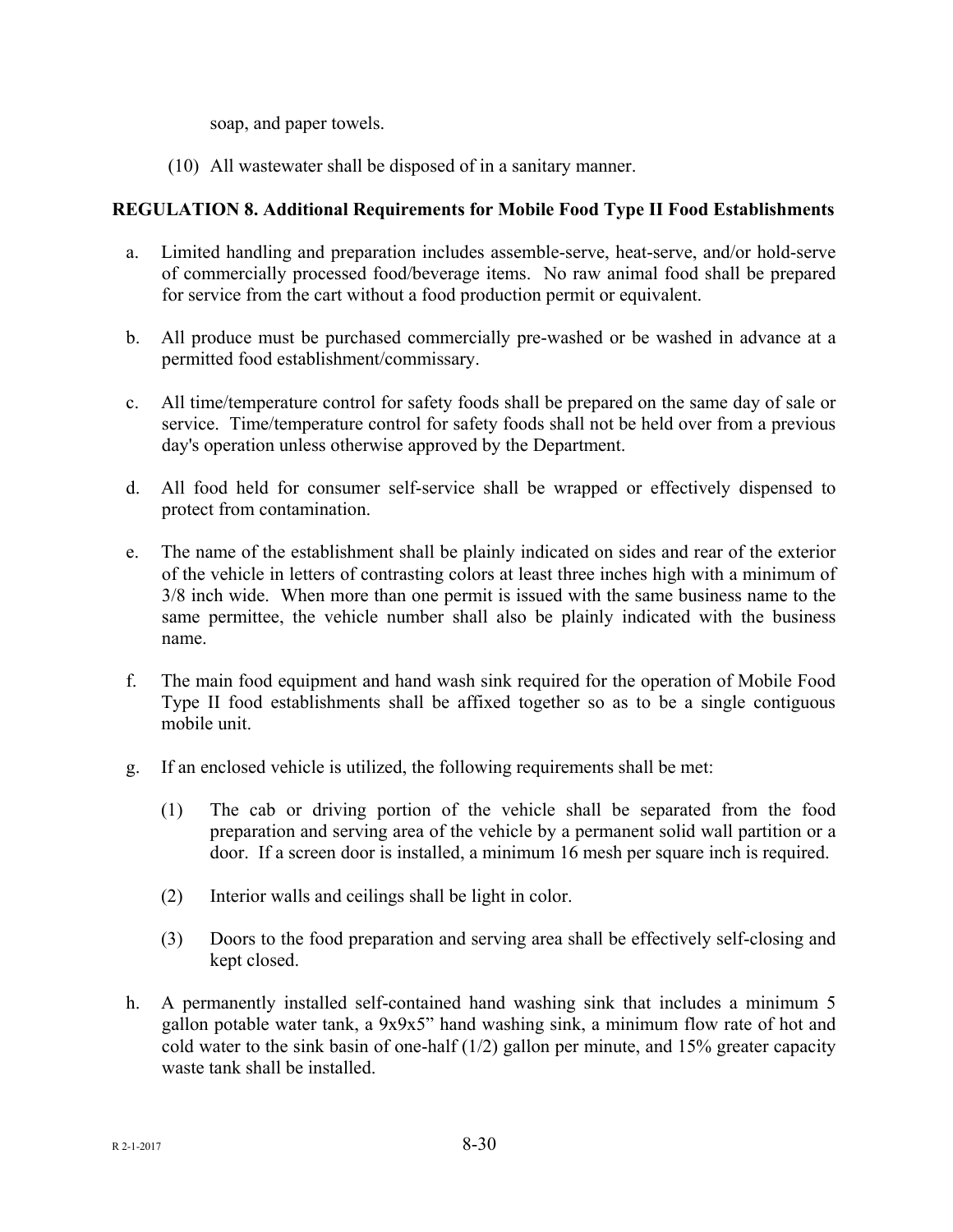- i. A 3-compartment sink for the purpose of washing and sanitation may be installed provided the following requirements are met:
	- (1) A potable water system under pressure, supplying hot and cold water, with a minimum capacity of 30 gallons shall be permanently installed for utensil washing and sanitization, and handwashing.
	- (2) A minimum flow rate of one-half (1/2) gallon per minute shall be provided.
	- (3) Water at a temperature of at least 38°c (100°f) shall be provided through a mixing faucet.
	- (4) Each compartment of the sink shall have a capacity of 6 gallons.
	- (5) Two-integral metal drain boards shall be permanently affixed that are the same depth as the 3-compartment sink and 144 square inches.
- j. The water tank inlet shall be:
	- (1) 9.1 mm (three-fourths inch) in inner diameter or less; and
	- (2) Provided with a hose connection of a size or type that will prevent its use for any other service.
- k. A sewage holding tank shall be:
	- (1) Sized 15 percent larger in capacity than the water supply tank; and
	- (2) Sloped to a drain that is 25 mm (1 inch) in inner diameter or greater, equipped with a shut-off valve.
- l. Connections to water or wastewater systems are not approved except during servicing operations at a commissary or as approved by the Department.
- m. All water tanks, pumps and hoses shall be flushed and sanitized before being placed in service after construction, repair, modification, and periods of nonuse longer than 7 days. Potable water tanks shall be flushed and sanitized monthly.
- n. Wastewater holding tanks shall be emptied into an approved sewage disposal system.
- o. An approved food grade potable water hose shall be available for the sole purpose of filling the fresh water tank.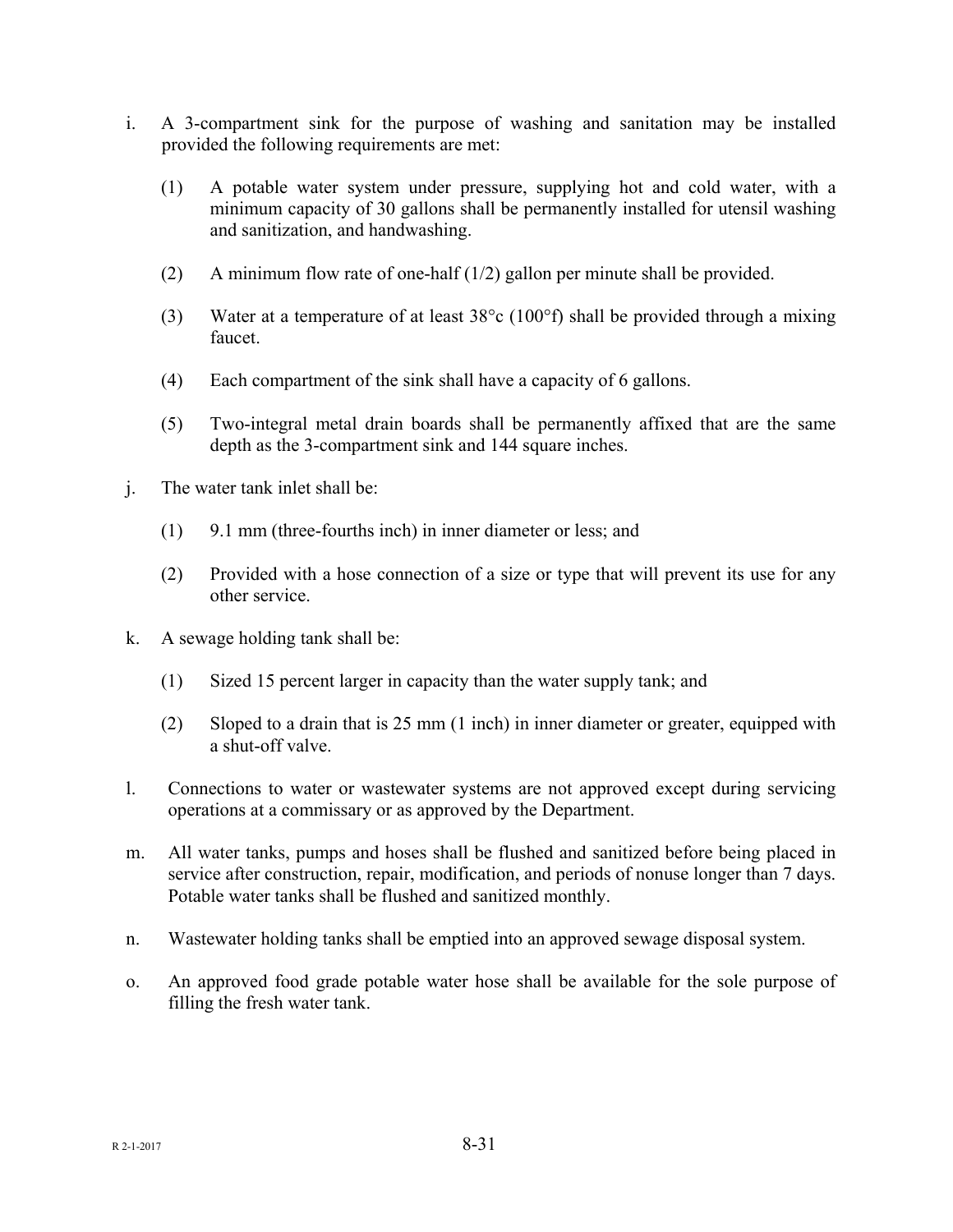## **REGULATION 9 Additional Requirements for Mobile Food Type III Food Establishments**

- a. All produce must be purchased commercially pre-washed or be washed in advance at a permitted food establishment/commissary. Produce may not be washed in the mobile food establishment unless an approved prep sink has been installed.
- b. All time/temperature control for safety foods shall be prepared on the same day of sale or service. Time/temperature control for safety foods shall not be held over from a previous day's operation unless otherwise approved by the Department.
- c. All food held for consumer self-service shall be wrapped or effectively dispensed to protect from contamination.
- d. Food preparation shall be simplified to reduce excessive steps where food may become contaminated. Excessive steps may include, but are not limited to, cooking overnight without oversight, cooling, or cutting large volumes of food items. This prohibition does not apply to foods that have been prepared or packaged in permanent food establishments or commissaries meeting the requirements of this code.
- e. All cooking, processing, preparing, grilling, assembly, storage, and service of any food or beverage shall be conducted inside the permitted vehicle.
- f. The name of the establishment shall be plainly indicated on sides and rear of the exterior of the vehicle in letters of contrasting colors at least three inches high with a minimum of 3/8 inch wide. When more than one permit is issued with the same business name to the same permittee, the vehicle number shall also be plainly indicated with the business name.
- g. All openings shall meet the following requirements:
	- (1) Openings shall be limited to 324 square inches each and equipped with a screen (16 mesh per square inch minimum) or solid door which shall be kept closed when not in use.
	- (2) Multiple openings shall be at least 18 inches apart.
- h. The cab or driving portion of the vehicle shall be separated from the food preparation and serving area of the vehicle by a permanent solid wall partition or a door. If a screen door is installed, a minimum 16 mesh per square inch is required.
- i. Doors to the food preparation and serving area shall be effectively self-closing and kept closed.
- j. Interior walls and ceilings shall be light in color.
- k. A potable water system under pressure, supplying hot and cold water, with a minimum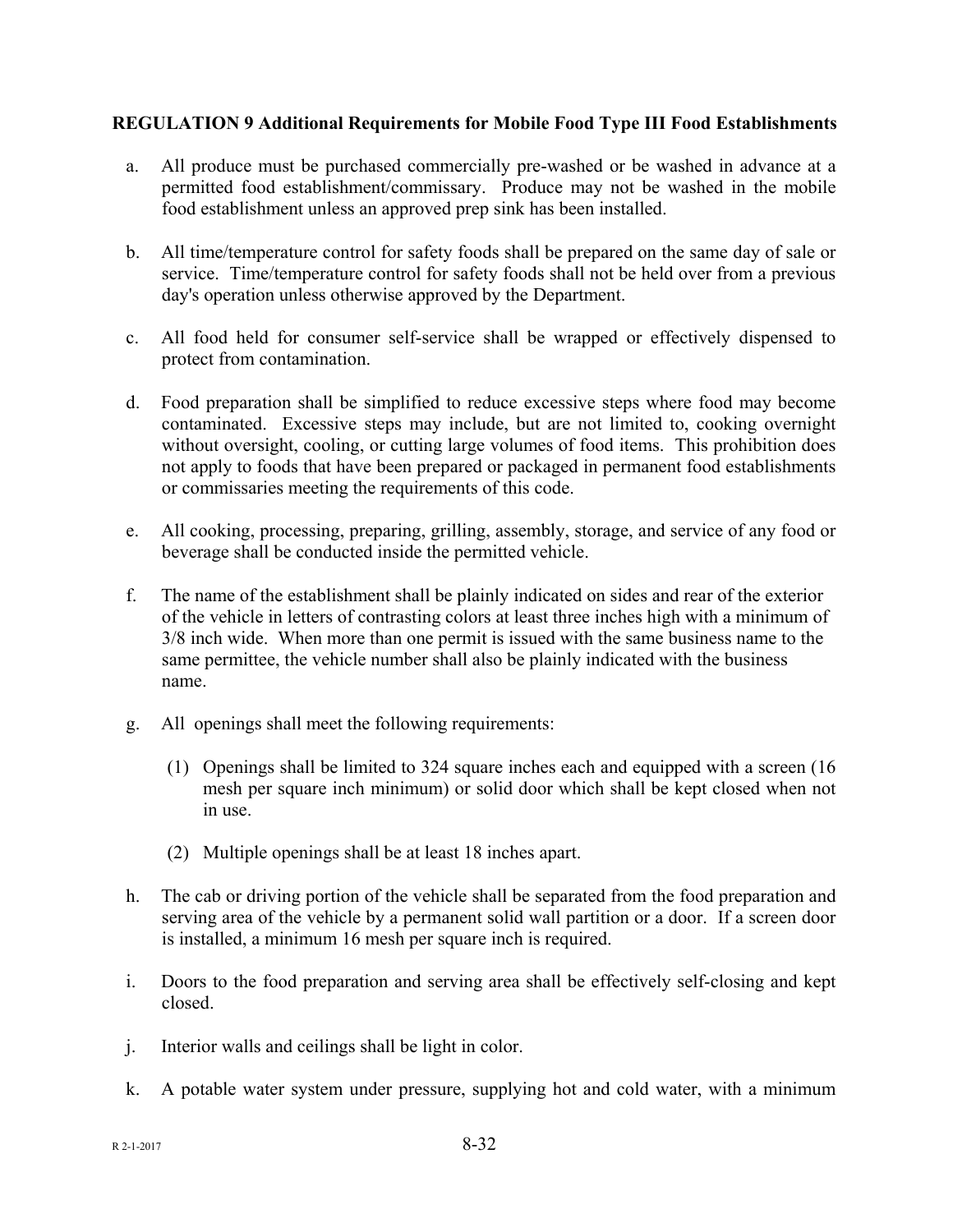capacity of 30 gallons, shall be permanently installed for utensil washing/sanitization and handwashing.

- l. The installation of a prep-sink for the purpose of produce washing only may be allowed provided that an additional 20 gallons of potable water is available for use.
- m. A 9x9x5" hand washing sink shall be permanently installed.
- n. A 3-compartment sink for the purpose of washing and sanitation shall be installed meeting the following requirements:
	- (1) A minimum flow rate of one-half (1/2) gallon per minute shall be provided.
	- (2) Water at a temperature of at least 38°c (100°f) shall be provided through a mixing faucet.
	- (3) Each compartment shall have a capacity of 6 gallons.
	- (4) Two integral metal drain boards shall be permanently affixed that are the same depth as the 3-compartment sink.
- o. The water tank inlet shall be:
	- (1) 19.1 mm (three-fourths inch) in inner diameter or less; and
	- (2) Provided with a hose connection of a size or type that will prevent its use for any other service.
- p. A sewage holding tank shall be:
	- (1) Sized 15 percent larger in capacity than the water supply tank; and
	- (2) Sloped to a drain that is 25 mm (1 inch) in inner diameter or greater, equipped with a shut-off valve.
- q. Mobile food establishments shall not connect to water or wastewater systems except during servicing operations at a commissary or as approved by the Department.
- r. All water tanks, pumps and hoses shall be flushed and sanitized before being placed in service after construction, repair, modification, and periods of nonuse longer than 7 days. Potable water tanks shall be flushed and sanitized monthly.
- s. Wastewater holding tanks shall be emptied into an approved sewage disposal system.
- t. An approved food grade potable water hose shall be available for the sole purpose of filling the fresh water tank.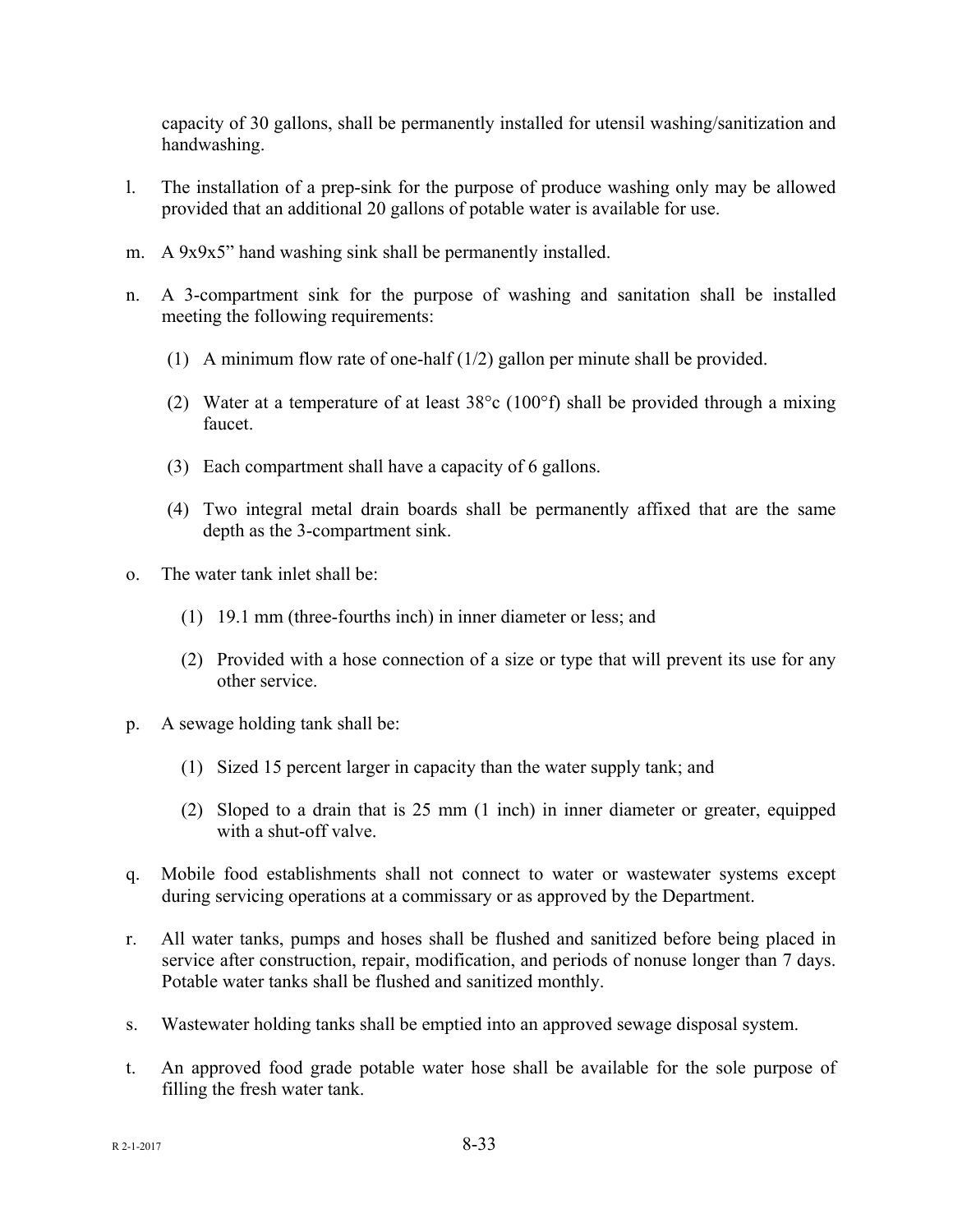## **REGULATION 10. Additional Requirements for Seasonal Food Establishments**

- a. All seasonal food establishments operating at an event greater than 14 days shall operate in conjunction with an onsite commissary or a fixed food establishment, unless alternate Department approval is obtained in advance.
- b. All produce must be purchased commercially pre-washed or be washed in advance at a permitted food establishment/commissary.
- c. All time/temperature control for safety foods shall be prepared on the same day of sale or service. Time/temperature control for safety foods shall not be held over from a previous day's operation unless otherwise approved by the Department.
- d. All food held for consumer self-service shall be wrapped or effectively dispensed to protect from contamination.
- e. Food preparation shall be simplified to reduce excessive steps where food may become contaminated. Excessive steps may include, but are not limited to, cooking overnight without oversight, cooling, or cutting large volumes of food items. This prohibition does not apply to foods that have been prepared or packaged in permanent food establishments or commissaries meeting the requirements of this code.
- f. A convenient, easily accessible, and approved hand washing facility shall be located within 25 feet of all food service areas and available for employee hand washing.
- g. Hand washing facilities shall include the following at a minimum: 5 gallon insulated container with a free/continuous flowing spigot for potable water; water at a temperature of at least  $38^{\circ}$  (100 $^{\circ}$ f), 5.75 gallon container to hold wastewater, soap, and paper towels. Enough potable water shall be available in the establishment for food preparation, cleaning and sanitizing utensils and equipment and for handwashing. A heating facility capable of producing enough hot water for these purposes shall be provided on the premises.
- h. Approved ware washing facilities shall be provided for all operations where multi-use utensils are required.
- i. Sufficient potable water shall be available in the establishment for food preparation, cleaning and sanitizing utensils and equipment and for handwashing. A heating facility capable of producing enough hot water for these purposes shall be provided on the premises.
- j. Booth construction shall include a ceiling and three walls (two sides and rear). Walls and ceilings shall be made of wood, canvass or other material that protects the interior of the establishment from the weather and that prevents the entrance of insects. Screening material may be used for wall construction and shall be at least 16 mesh to the inch.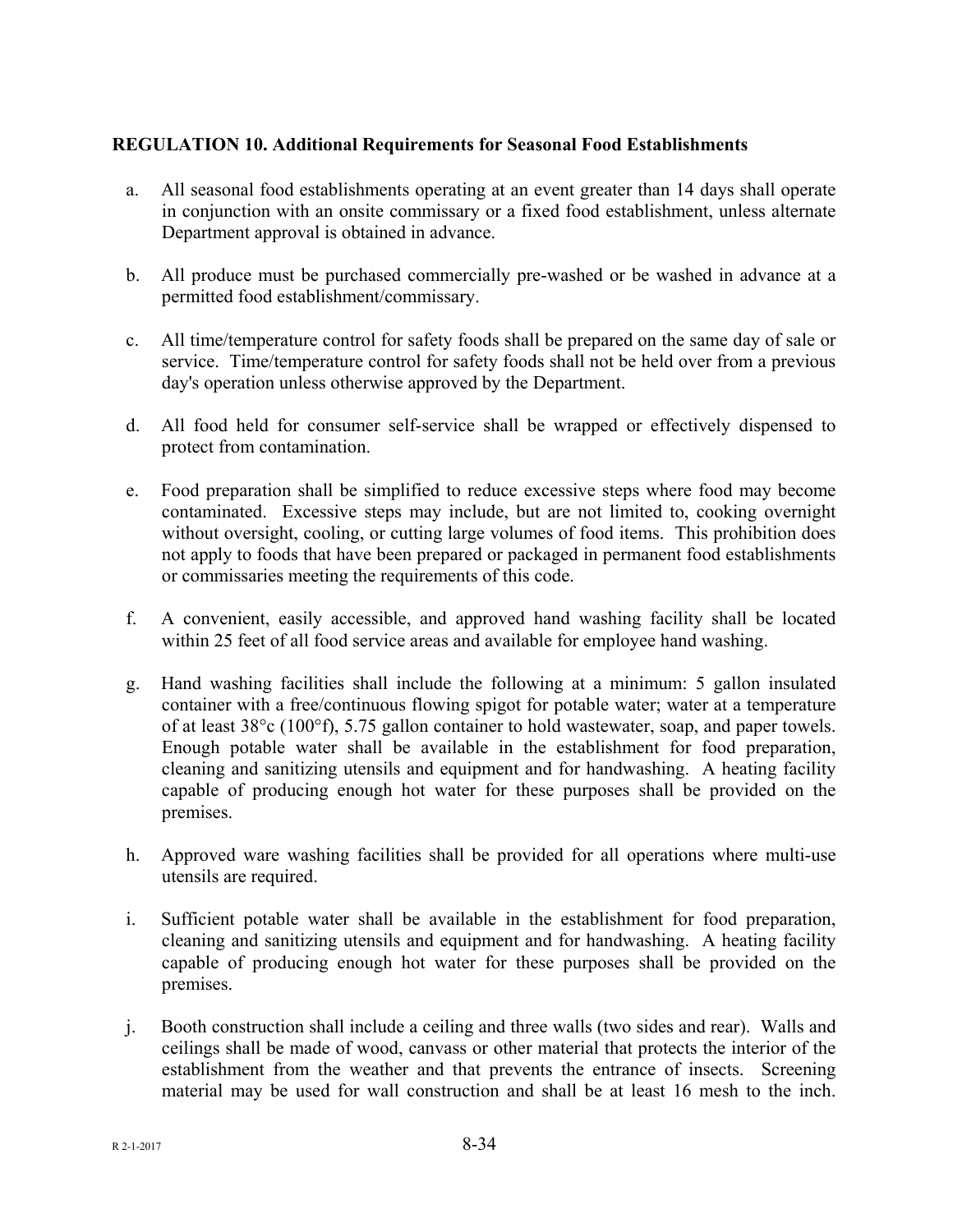When screening material is used, additional wall covering must be maintained on-site in case of inclement weather.

k. Floor shall be constructed of concrete, machine-laid asphalt, dirt or gravel if it is covered with mats, removable platforms, duckboards, or other suitable approved materials that are effectively treated to control dust or mud.

## **REGULATION 11. Additional Requirements for Temporary Food Establishments**

- a. All produce must be purchased commercially pre-washed or be washed in advance at a permitted food establishment/commissary.
- b. All time/temperature control for safety foods shall be prepared on the same day of sale or service. Time/temperature control for safety foods shall not be held over from a previous day's operation unless otherwise approved by the Department.
- c. All food held for consumer self-service shall be wrapped or effectively dispensed to protect from contamination.
- d. Food preparation shall be simplified to reduce excessive steps where food may become contaminated. Excessive steps may include, but are not limited to, cooking overnight without oversight, cooling, or cutting large volumes of food items. This prohibition does not apply to foods that have been prepared or packaged in permanent food establishments or commissaries meeting the requirements of this code.
- e. Only limited food preparation, cooking and reheating of prepared foods are allowed at the event, all other food preparation shall take place at an approved commissary or fixed food establishment, unless an alternate Department approval is obtained.
- f. A convenient, easily accessible, and approved hand washing facility shall be located within 25 feet of all food service areas and available for employee hand washing.
- g. Hand washing facilities shall include the following at a minimum: 5 gallon insulated container with a free/continuous flowing spigot for potable water; water at a temperature of at least 38°c (100°f), 5.75 gallon container to hold wastewater, soap, and paper towels.
- h. Approved ware washing facilities shall be provided for all operations where multi-use utensils are required.
- i. Booth construction shall include a ceiling and three walls (two sides and rear). Walls and ceilings shall be made of wood, canvass or other material that protects the interior of the establishment from the weather and that prevents the entrance of insects. Screening material may be used for wall construction and shall be at least 16 mesh to the inch. When screening material is used, additional wall covering must be maintained on-site in case of inclement weather.